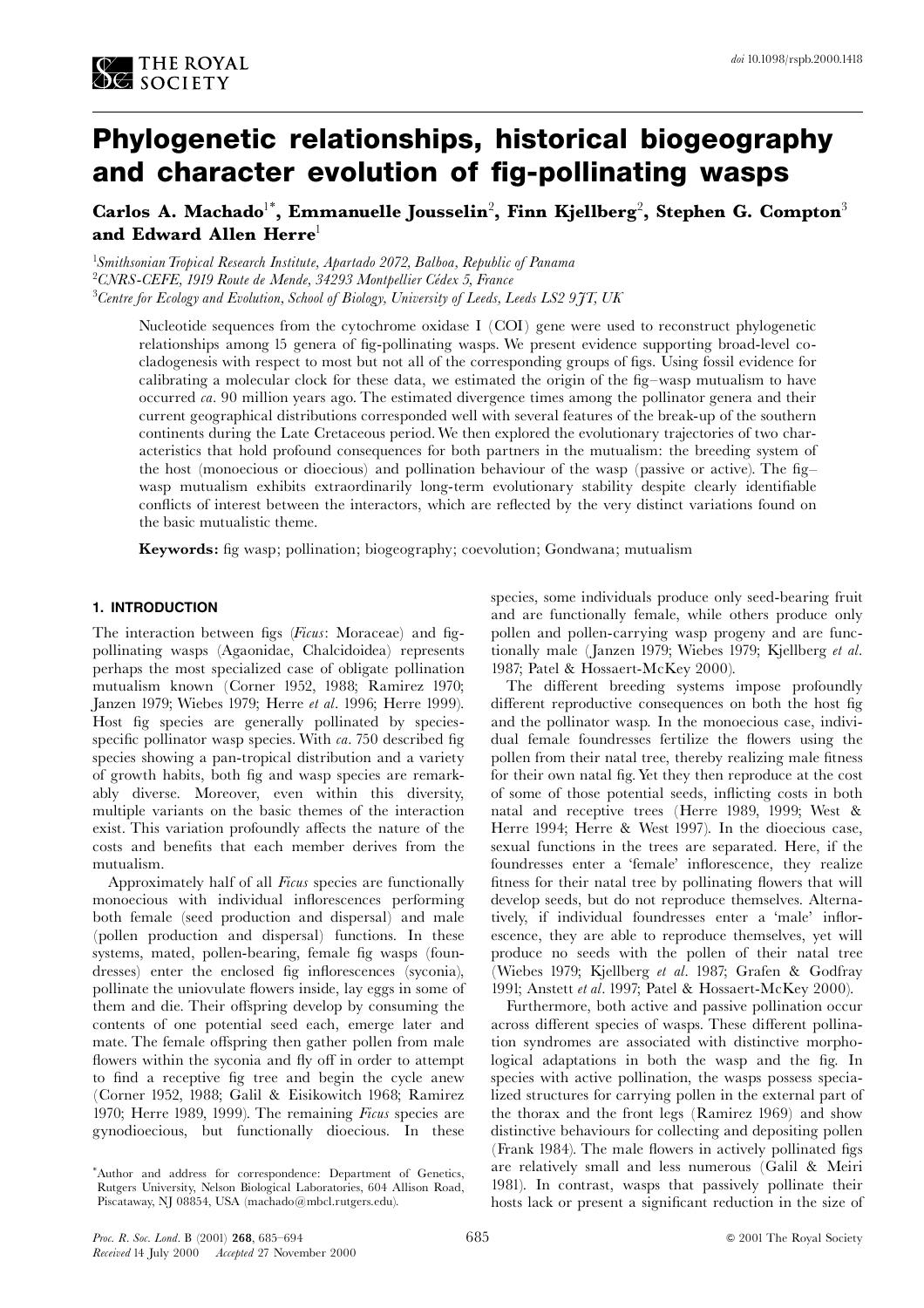the specialized structures found in active pollinators and the wasps show no pollination behaviour (Galil & Neeman 1977). Passively pollinated figs have relatively higher ratios of anthers to female flowers, produce much more pollen per syconium than actively pollinated figs and their mature anthers tend to dehisce naturally. thereby facilitating the passive 'collection' of pollen by their pollinators (pollen adheres to various parts of the body surface) (Ramirez 1969; Galil & Eisikowitch 1971; Galil & Neeman 1977; Galil & Meiri 1981; Ramirez & Malavasi 1997).

The observation that related species of wasps generally pollinate related species of figs has led to the proposal of strict-sense coevolution between the two groups (Ramirez 1974; Wiebes 1979, 1982; Berg & Wiebes 1992). However, existing classifications of figs and their pollinators are based on morphological characters that are often intimately involved in the interactions between the two mutualists (e.g. the breeding system of the figs and the characters involved in the pollination behaviour of the wasps). Therefore, the apparent congruence observed in their current classifications might simply reflect reciprocal adaptations leading to convergent evolution (e.g. Van Noort & Compton 1996). Fortunately, molecular data can provide independent characters for reconstructing phylogenies and rigorously testing evolutionary hypotheses concerning figs and their pollinators. For example, molecular studies of figs and wasps have been conducted at both fine (between species within a pollinator genus and their associated hosts) and broad (across genera of wasps and their hosts) taxonomic scales and the data appear consistent with strict-sense coevolution (Herre et al. 1996). However, the sampling of taxa in those studies was limited and support for many of the proposed relationships was weak. Recent studies have increased the number of taxa sampled, but have focused on dioecious figs and their pollinators (Weiblen 1999, 2000, 2001).

In this paper, we present a more extensive study of the phylogenetic relationships among fig-pollinating wasps using nucleotide sequences from the cytochrome oxidase I (COI) mitochondrial gene. First, we use the reconstructed phylogeny in describing the evolution of the major groups of pollinating wasps and then discuss the phylogeny with respect to the classification of the corresponding groups of figs. Second, we use fossil data for calibrating a molecular clock and estimating the times of divergence of the pollinator genera and then use those times and the geographical distribution of Ficus in discussing the historical biogeography of the mutualism. Finally, we use the wasp phylogeny for studying the evolutionary transitions of two important characteristics of the fig-pollinator interaction: the breeding system of the host (monoecious or dioecious) and pollination behaviour of the wasp (passive or active).

## 2. MATERIAL AND METHODS

## (a) Fig and fig wasp taxonomy

The genus Ficus has generally been considered as comprising four subgenera (Pharmacosycea, Urostigma, Sycomorus and Ficus), which are further subdivided into numerous sections (Corner 1965, 1985; Berg 1989). Recently, Berg & Wiebes (1992) divided the subgenus Ficus into two subgenera (Ficus and Sycidium) and incorporated three sections of Ficus (Sycocarpus, Neomorphe and Adenosperma) into the subgenus Sycomorus. Here we follow their classification with the modification that the palaeotropical section Oreosycea is incorporated into the subgenus Urostigma as suggested by molecular evidence (Herre et al. 1996).

There are 20 recognized genera of fig-pollinating wasps, all belonging to the family Agaonidae sensu Rasplus (Rasplus et al. 1998) within the superfamily Chalcidoidea (Wiebes 1982, 1994; Boucek 1988; Berg & Wiebes 1992). With the exception of wasps from the genera Ceratosolen, Platyscapa and Wiebesia, each genus is restricted to a single subgenus and section of fig.

## (b) DNA methods

Genomic DNA was extracted from 32 individual wasps representing 15 out of the 20 genera of pollinating wasps (table 1) using Chelex 100 (Walsh et al. 1991). The five genera not included in this study (Agaon, Allotriozoon, Deilagaon, Nigeriella and Paragaon) are all associated with African figs of the monoecious subgenus *Urostigma*. Sequences of 816 nucleotides were collected from the 3'-end of the mitochondrial COI gene (positions  $2191-3007$  of the *Drosophila vakuba* mitochondrial genome) (Clary & Wolstenholme 1985) using conserved insect polymerase chain reaction primers and standard manual and automated sequencing protocols (Simon et al. 1994; Machado et al. 1996; Machado 1998). Sequences have been deposited in GenBank (accession numbers AF302052-AF302056 and AY014964-AY014995).

## (c) Phylogenetic analyses

All analyses were carried out with version 4.0bl of PAUP<sup>\*</sup> (Swofford 1998). Four species from two different subfamilies of non-pollinating fig wasps (Sycophaginae, Sycoryctinae) were used as outgroups (table 1). Phylogenies were reconstructed using the maximum-likelihood (ML) optimality criterion. The most appropriate nucleotide substitution model for explaining the process of nucleotide substitution in the data was chosen by comparing three models that consider unequal base composition: HKY85 (Hasegawa et al. 1985), TN93 (Tamura & Nei 1993) and REV (Yang 1994a). A likelihood ratio test (Goldman 1993) showed that the general reversible model with rate heterogeneity  $(REV + \Gamma)$  (Yang 1994*a,b*) was the most appropriate model for analysing the data. Five replications of the heuristic search algorithm with branch swapping (tree bisectionreconnection) were used for finding the ML tree. Alternative topologies representing different hypotheses of fig wasp relationships were compared using the Kishino-Hasegawa test (Kishino & Hasegawa 1989).

## (d) Molecular clock calibrations

The hypothesis of rate constancy among taxa was tested by comparing the likelihoods of the data given the ML tree topology under the  $REV + \Gamma$  model with and without the constraint of a molecular clock using a likelihood ratio test (Felsenstein 1988). If the hypothesis of rate constancy was rejected, the two-cluster and branch length tests were applied using the ML tree topology and the complete data set as input to the programs from the package Lintre (Takezaki et al. 1995). The taxa identified by the tests as evolving at significantly different rates from the rest were eliminated from the data set and pruned from the ML tree. The likelihood ratio test was applied again to the smaller data set and pruned topology; if the test was significant, the two-cluster and branch length tests were applied again. The process was repeated until the hypothesis of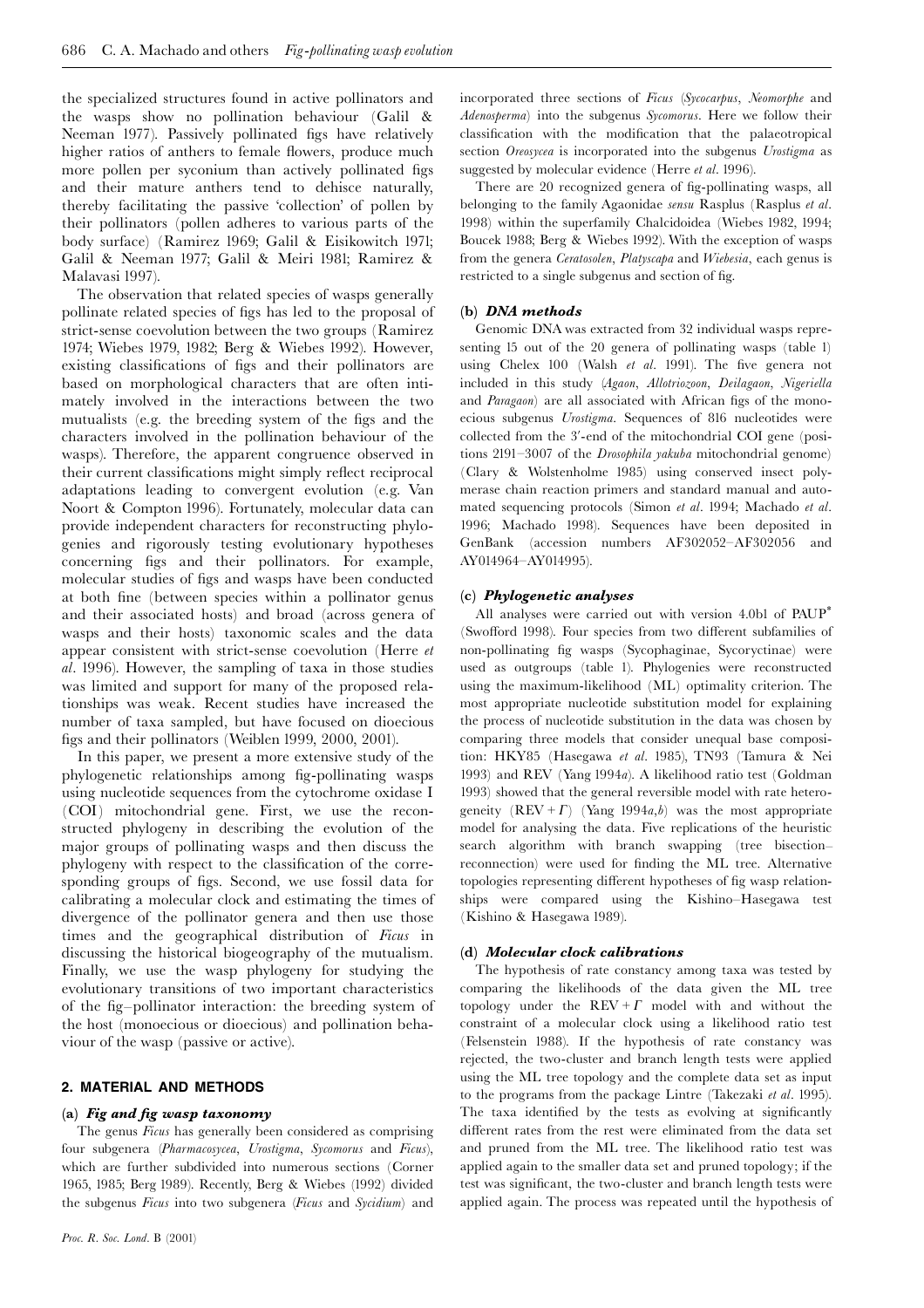|  | Table 1. List of fig-pollinating wasps sampled in this study |  |  |  |
|--|--------------------------------------------------------------|--|--|--|
|  |                                                              |  |  |  |

 $(n/a, not available.)$ 

| pollinator species                         | Ficus host            | locality                                             | host subgenus | host section  |
|--------------------------------------------|-----------------------|------------------------------------------------------|---------------|---------------|
| Alfonsiella longiscapa                     | Ficus thonningi       | Harare Botanical Gardens,<br>Zimbabwe                | Urostigma     | Galoglychia   |
| Blastophaga (B) nipponica                  | Ficus erecta          | Japan                                                | Ficus         | Ficus         |
| Ceratosolen $(C)$ arabicus                 | Ficus sycomorus       | Harare Botanical Gardens,<br>Zimbabwe                | Sycomorus     | Sycomorus     |
| Ceratosolen $(C)$ arabicus sp. 2           | Ficus sycomorus       | Mpala Ranch, Kenya                                   | Sycomorus     | Sycomorus     |
| Ceratosolen(C) bisulcatus                  | Ficus septica         | Lana Grant Quezon, Philippines                       | Sycomorus     | Sycocarpus    |
| Ceratosolen $(C)$ capensis                 | Ficus sur             | Cape Town Gardens,<br>South Africa                   | Sycomorus     | Sycomorus     |
| $Ceratosolen(C)$ constrictus               | Ficus fistulosa       | Rakata, Indonesia                                    | Sycomorus     | Sycocarpus    |
| Ceratosolen(C) galili                      | Ficus sycomorus       | Gonarazdhoua, Zimbabwe                               | Sycomorus     | Sycomorus     |
| Ceratosolen (R) not us                     | Ficus nota            | UPLB campus, Philippines                             | Sycomorus     | Sycocarpus    |
| Ceratosolen (R) pilipes                    | Ficus cereicarpa      | Lambir Hills National Park,<br>Sarawak, Malaysia     | Sycomorus     | Sycocarpus    |
| Ceratosolen(C) solmsi                      | Ficus hispida         | Rakata, Indonesia                                    | Sycomorus     | Sycocarpus    |
| <i>Ceratosolen</i> $(R)$ <i>vetustus</i>   | Ficus schwarzii       | Lambir Hills National Park,<br>Sarawak, Malaysia     | Sycomorus     | Sycocarpus    |
| Courtella armata                           | Ficus sansibarica     | Harare Botanical Gardens,<br>Zimbabwe                | Urostigma     | Galoglychia   |
| Courtella bekiliensis                      | <i>Ficus polita</i>   | n/a                                                  | Urostigma     | Galoglychia   |
| Dolichoris sp.                             | $n/a^a$               | Danum Valley Field Center,<br>Sabah, Malaysia        | Urostigma     | Oreosycea     |
| Elisabethiella baijnathi                   | Ficus burtt-davyi     | South Africa                                         | Urostigma     | Galoglychia   |
| Elisabethiella glumosae                    | Ficus glumosa         | Tanzania                                             | Urostigma     | Galoglychia   |
| Eupristina verticillata                    | Ficus microcarpa      | Tunez                                                | Urostigma     | Conosycea     |
| Kradibia gestroi                           | Ficus capreifolia     | Gonarazdhoua, Zimbabwe                               | Sycidium      | Sycidium      |
| Liporrhopalum tentacularis                 | Ficus montana         | Rakata, Indonesia                                    | Sycidium      | Sycidium      |
| Pegoscapus hoffmeyerii                     | Ficus obtusifolia     | Barro Colorado Island, Panama                        | Urostigma     | Americana     |
| Pegoscapus gemellus                        | Ficus popenoei        | Barro Colorado Island, Panama                        | Urostigma     | Americana     |
| Pegoscapus lopesi                          | Ficus near trigonata  | Barro Colorado Island, Panama                        | Urostigma     | Americana     |
| Platyscapa soraria                         | Ficus ingens          | Grahamstown, South Africa                            | Urostigma     | Urostigma     |
| Pleistodontes froggatti                    | Ficus rubiginosa      | Australia                                            | Urostigma     | Malvanthera   |
| $\label{prob:2} Pleistodontes\,imperialis$ | Ficus rubiginosa      | Australia                                            | Urostigma     | Malvanthera   |
| Tetrapus americanus                        | Ficus maxima          | Barro Colorado Island, Panama                        | Pharmacosycea | Pharmacosycea |
| Tetrapus costaricanus                      | Ficus insipida        | Barro Colorado Island, Panama                        | Pharmacosycea | Pharmacosycea |
| Tetrapus sp.                               | Ficus glabrata        | Barro Colorado Island, Panama                        | Pharmacosycea | Pharmacosycea |
| Waterstoniella sp.                         | $n/a^a$               | Danum Valley Field Center,<br>Sabah, Malaysia        | Urostigma     | Conosycea     |
| Wiebesia pumilae                           | Ficus pumila          | Kenting Uplifted Coral Reef<br>National Park, Taiwan | Ficus         | Rhizocladus   |
| Wiebesia punctatae                         | <i>Ficus punctata</i> | Danum Valley Field Center,<br>Sabah, Malaysia        | Ficus         | Kalosyce      |
| outgroups                                  |                       |                                                      |               |               |
| Philocaenus warei                          | Ficus glumosa         | Tanzania                                             | Urostigma     | Galoglychia   |
| Seres solweziensis                         | Ficus sansibarica     | Tanzania                                             | Urostigma     | Galoglychia   |
| Critogaster sp. 9A                         | Ficus maxima          | Barro Colorado Island, Panama                        | Pharmacosycea | Pharmacosycea |
| Critogaster sp. 10A                        | Ficus insipida        | Barro Colorado Island, Panama                        | Pharmacosycea | Pharmacosycea |

<sup>a</sup> Collected in a light trap.

rate constancy was not rejected by the likelihood ratio test. Times of divergence were then estimated by multiplying the ML branch lengths estimated under the constraint of a molecular clock by the ratio of divergence time to branch length of a reference node for which fossil data were available. Confidence intervals for the estimated times of divergence were defined as plus or minus twice the standard error of the branch length multiplied by the rate of substitution. The branch lengths and their standard errors were obtained using the program PAML, v. 2.0a (Yang 1997).

Fossil wasps unambiguously identified as species of the neotropical genus Pegoscapus occur in Dominican Republic amber (Poinar 1993; Wiebes 1995). Therefore, the genus is at

Proc. R. Soc. Lond. B (2001)

least 20 million years (Myr) old (Iturralde-Vinent & Macphee 1996). The molecular clock was then calibrated by using 15 extant Pegoscapus species for estimating the genetic distance to the deepest node in the phylogeny (Machado 1998), which was assumed to correspond to the origin of the genus. However, any substitution rate that estimates the deepest node of Pegoscapus at 20 Myr or more could appear consistent with the fossil evidence. Alternatively, it is possible that the most common recent ancestor of the extant species of Pegoscapus is younger than the fossil wasp. Therefore, we compared the implications of our rate estimates with both fossil and molecular evidence from other groups of insects.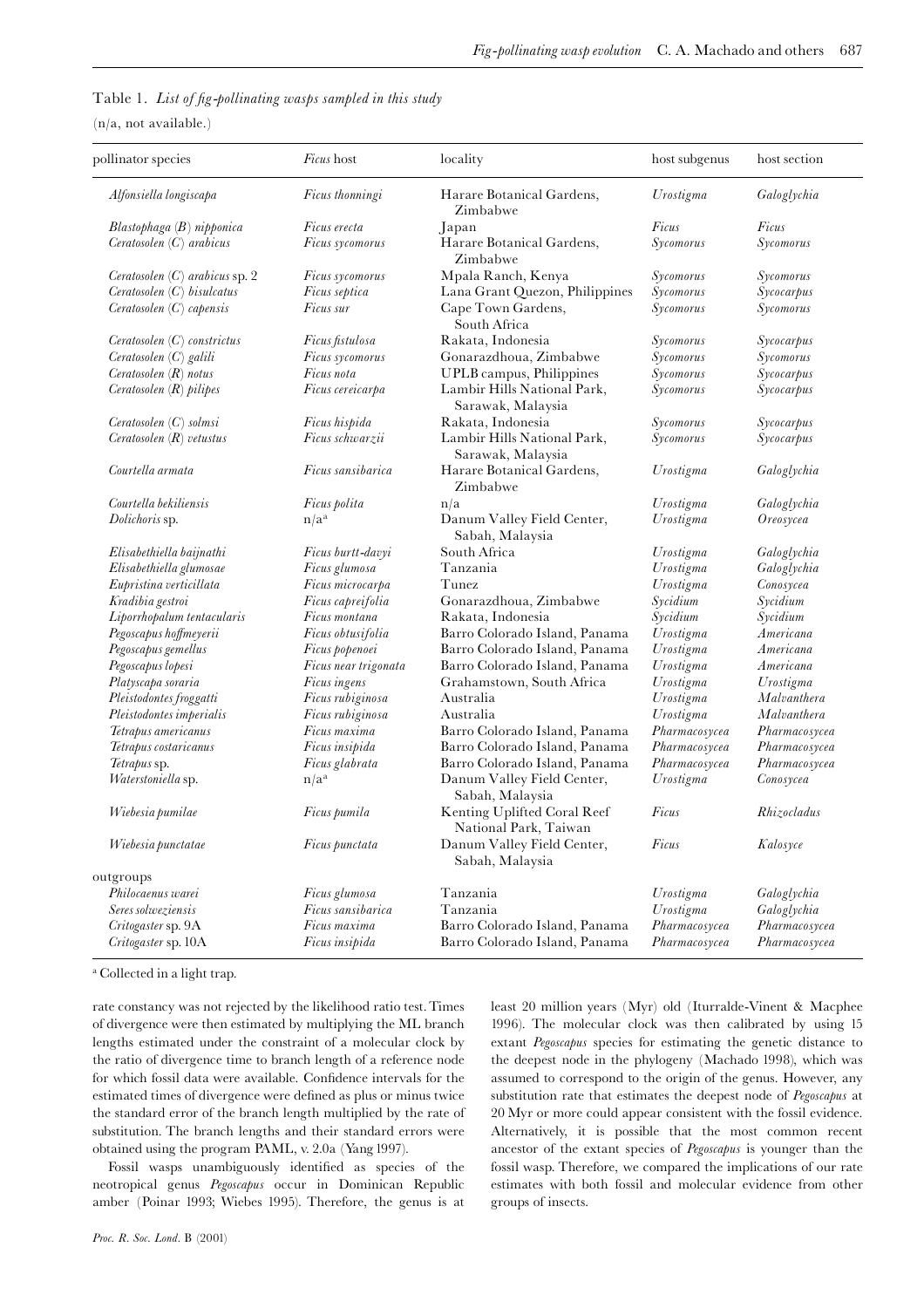A second fossil fig-pollinating wasp from the Oligocene period, 34.5 Myr ago (from Florissant, CO, USA) (Brues 1910), seems to correspond to another modern group of New World pollinators (Tetrapus), suggesting that several of the modern genera are quite old. Further, several lines of evidence have suggested that the origin of the superfamily Chalcidoidea occurred in the Late Jurassic period, 144–163 Myr ago (Yoshimoto 1975; Roskam 1992) and that the Diptera-Hymenoptera divergence occurred at least 300 Myr ago (Carpenter & Burnham 1985; Labandeira & Sepkoski 1993). Following results from previous molecular studies (Machado et al. 1996; Machado 1998; Rasplus et al. 1998), we rooted the agaonids at the origin of Chalcidoidea. We then used different Drosophila sequences as the outgroup to the chalcids. The estimated substitution rate calibrated from dating the origin of Pegoscapus at 28 Myr or more agrees with the proposed dates for the origin of Chalcidoidea (145 Myr), although it probably underestimates the Diptera-Hymenoptera split (246 Myr) (C. A. Machado and E. A. Herre, unpublished data). This calibration suggests a transversional substitution rate for the COI and COII genes of 0.21 and 0.22%  $Tv\,Myr^{-1}$ , which falls within the range of estimated rates for Drosophila (Beckenbach et al. 1993). Further, this calibration suggests a silent substitution rate of  $1.9 \times 10^{-8}$  per site per year for the COI gene of fig-pollinating wasps, which is similar to the silent substitution rate of the COI gene in *Drosophila* (2.0- $2.9 \times 10^{-8}$ ).

## (e) Character evolution

The breeding system of the host plants (monoecious or dioecious) was obtained from the literature (Corner 1965; Berg 1989). Pollination behaviour was obtained from the literature (Wiebes 1994) and by observation of pollen pockets, coxal combs or/and direct observation of the behaviour (E. Jousselin, F. Kjellberg and E. A. Herre, unpublished data). Passive pollination occurs in all known species of the genera Tetrapus, Waterstoniella and Deilagaon. Pollination behaviour is polymorphic among species in Pleistodontes, Blastophaga, Platyscapa (several active and passive species), *Ceratosolen* (one non-pollinating 'parasitic' species, Ceratosolen galili) and Wiebesia (passive, with at least one species active). According to existing data the remaining genera are exclusively active. For the special case of *C. galili*, the pollination behaviour was coded as 'absent' because that species does not pollinate its host fig. (Galil & Eisikowitch 1969; Compton et al. 1991). Characters were mapped on the ML phylogeny using the program MacClade, v. 3.0 (Maddison & Maddison 1992).

# 3. RESULTS

## (a) Phylogenetic analyses

The ML phylogeny that was reconstructed with the REV +  $\Gamma$  model  $(-\log(L) = 10789.36351$  and  $\alpha = 0.755)$ is shown in figure 1. The neighbour-joining (NJ) tree has an almost identical topology (not shown). Tetrapus appears as the basal group of pollinators, although its position is weakly supported. However, the basal position of Tetrapus is independently well supported by a long  $A + T$ -rich insertion at the 3'-end of the COI gene, which is absent in all non-pollinating wasps and Tetrapus, but present in the rest of the pollinator genera (Herre et al. 1996; Machado 1998). The pollinators of the subgenera Sycidium, Ficus and Sycomorus appear in a basal position

but with weak support (not shown) in the maximumparsimony (MP) tree (length =  $2374$  and consistency index  $(CI) = 0.336$ . The ML and MP topologies are significantly different under the ML criterion  $(\Delta - \log(L) = 43.43576$  and  $p = 0.02$  but not under the MP criterion ( $\Delta$ (length) = 32, t = 1.8820 and  $p = 0.06$ ).

The pollinators of the pantropical, monoecious subgenus Urostigma form a well-supported monophyletic group. The Australasian genus *Pleistodontes* is well supported as the basal genus and the neotropical genus Pegoscapus appears as the second group to branch within this clade. In addition to the analyses of the COI gene sequences, these two genera lack a two-amino-acid insertion in the COII gene that is only found in the rest of the Urostigma pollinators (Machado 1998). The relationships among the remaining genera that pollinate *Urostigma* are not well resolved, consistent with a rapid radiation.

Although their relationships with the other groups of wasps are poorly resolved, the pollinators of the dioecious subgenus Ficus (Wiebesia and Blastophaga) appear to branch just above the base of the pollinator phylogeny. The pollinators of the subgenus Sycidium (Kradibia and *Liporrhopalum*) appear to be derived from the pollinators of the African subgenus Sycomorus (Ceratosolen) (figure 1). The alternative placement of Kradibia and Liporrhopalum as sister taxa to *Ceratosolen* is not rejected by the data under the ML  $(\Delta - \log(L) = 7.10691$  and  $p = 0.61$  or MP criteria ( $\Delta$ (length) = 19, t = 1.3148 and  $p = 0.18$ ). However, the hypothesis that the Sycidium pollinators are more closely related to the Ficus pollinators is nearly rejected under the ML criterion  $(\Delta - \log(L) = 28.05688$  and  $p=0.08$  and is rejected under the MP criterion  $(\Delta(\text{length}) = 32, t = 2.4192 \text{ and } p = 0.01)$ . Furthermore, additional data from the COII gene (Machado 1998) and two other recent molecular studies (Yokohama 1995; Weiblen 1999, 2001) have suggested that the Ficus pollinators are more closely related to the pollinators of Urostigma than to the pollinators of Sycomorus or Sycidium.

Using the currently recognized relationships between the figs (Berg & Wiebes 1992), the pollinators and their host figs show a general pattern of co-cladogenesis at a coarse taxonomic level (figure 1). However, while figs in the subgenus Sycidium appear to be sister taxa to those in the subgenus Ficus (Corner 1965; Berg & Wiebes 1992; Weiblen 2000; E. Jousselin, unpublished data), their pollinators do not appear to be sister taxa (figure 1). These results suggest a breakdown in strict-sense cospeciation at this broad taxonomic level.

## (b) Times of divergence among pollinator genera

The molecular clock hypothesis was rejected for the complete data set  $(2\Delta - \log(L) = 325.3643, p \ll 0.001$  and  $d.f. = 34$ ). A relative rate test for two lineages with multiple taxa (Li & Bousquet 1992) showed that the sequences from all the pollinators of the subgenera Sycidium and Sycomorus and from the Ficus pollinator Wiebesia pumilae have evolved significantly faster than the sequences from the rest of the pollinators ( $\zeta = 9.292$  and  $p \ll 0.001$ ). After removing the fast-evolving lineage of pollinators from the data set, the hypothesis of rate constancy was still rejected  $(2\Delta - \log(L) = 75.7974,$  $p \ll 0.001$  and d.f. = 21). The branch length test identified sequences from six taxa as having different substitution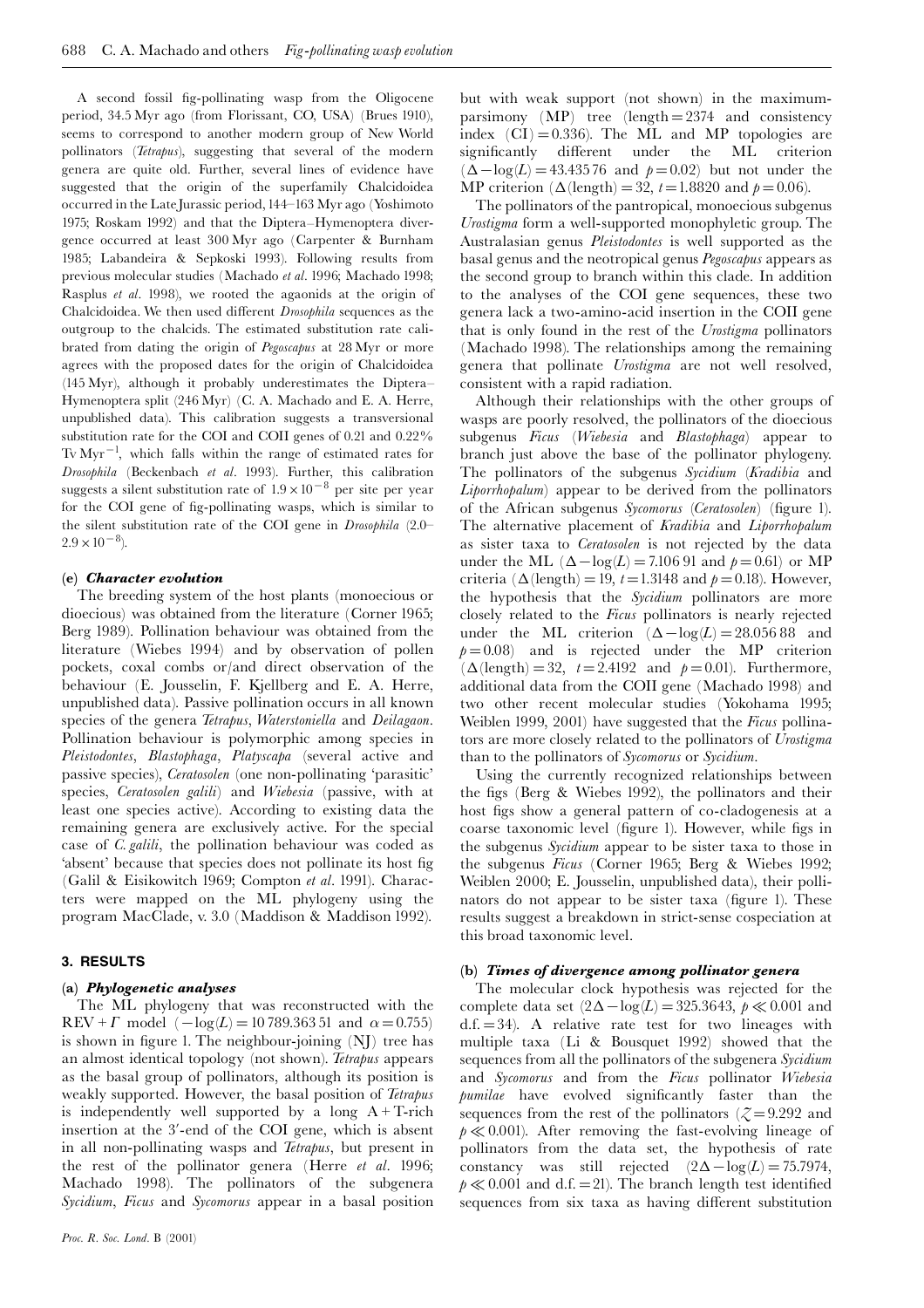

0.05 substitutions per site

Figure 1. Phylogeny of fig-pollinating wasps (Agaonidae) showing the fig host associations on the right. The ML tree is shown. Numbers above branches are the bootstrap values (  $>50\%$  ) (500 replications) for the same nodes of the NJ tree reconstructed using transversion distances only. The two samples of *C. arabicus* collected in Zimbabwe and Kenya (table 1) are quite different at the sequence level  $(6.1\%)$  despite no clear morphological differences  $(S.$  van Noort, personal communication). The large sequence divergence between them suggests that they represent two different species.

rates from the average: Philocaenus warei, Dolichoris sp., Eupristina verticillata, Platyscapa soraria, Tetrapus costaricanus and Pegoscapus lopesi. After pruning those six sequences, the hypothesis of rate constancy was not rejected  $(2\Delta - \log(L)) = 21.80114, p = 0.11$  and d.f. = 15). Based on a basal date for *Pegoscapus* of 28 Myr, the gene copies of Pegoscapus hoffmeyerii and Pegoscapus gemellus shared a common ancestor  $21 \pm 6.5$  Myr ago. The age of that node was then used to estimate the times of divergence among pollinating genera (figure 2). The estimated dates suggest that the mutualism is very old and arose during the Late Cretaceous period  $(87.5 \pm 12.8 \text{ Myr})$ , pre-dating all the available fossil evidence for Ficus by over 30 Myr.

## (c) Character evolution

Figure 3a shows the reconstruction of the host breeding system in the pollinator phylogeny. The figure suggests that monoecy was the primitive state and that dioecy arose twice: first in the ancestor of the Ficus–Sycidium– Sycomorus clade and then in the ancestor of Sycidium and the section Sycocarpus after the reversal to monoecy in the ancestor of the section Sycomorus. Two additional reversals to monoecy within the section Sycocarpus appear likely, as neither the two monoecious species in this section (Ficus pritchardii and Ficus microdictya) (Corner 1970) nor their pollinators (Wiebes 1994) appear to be closely related. Although these reconstructions assume that relationships between host figs mirror those of their pollinators at this coarse scale, the possible breakdown of cospeciation between the wasps and the hosts of the subgenera Sycidium and Ficus does not affect these inferences.

More conservative conclusions are reached if the host breeding system is reconstructed in a tree with the alternative placement of Kradibia and Liporrhopalum as sister taxa to *Ceratosolen*  $(\Delta - \log(L) = 7.10691$  and  $p = 0.61$ . That reconstruction suggests a single origin of dioecy in the ancestor of the *Ficus–Sycidium–Sycomorus* clade and the same three reversals to monoecy in the subgenus Sycomorus.

Figure  $3b$  shows the most parsimonious reconstruction of the evolution of pollination behaviour. The reconstruction suggests that passive pollination was the ancestral state and that active pollination arose once in the ancestor of all non-*Tetrapus* pollinators. Reversals to passive pollination seem to have occurred independently in at least five different lineages of pollinators (Waterstoniella, Pleistodontes, Blastophaga, Platyscapa and Wiebesia). Passive pollinators from those lineages show vestigial or reduced pollen pockets (E. Jousselin and F. Kjellberg, unpublished data), suggesting that the inference of multiple transitions from active to passive pollination is correct. In addition, there has been one transition from active to no pollination in C. galili, which effectively represents a transformation of the mutualism into parasitism (Galil & Eisikowitch 1968, 1969; Compton et al. 1991).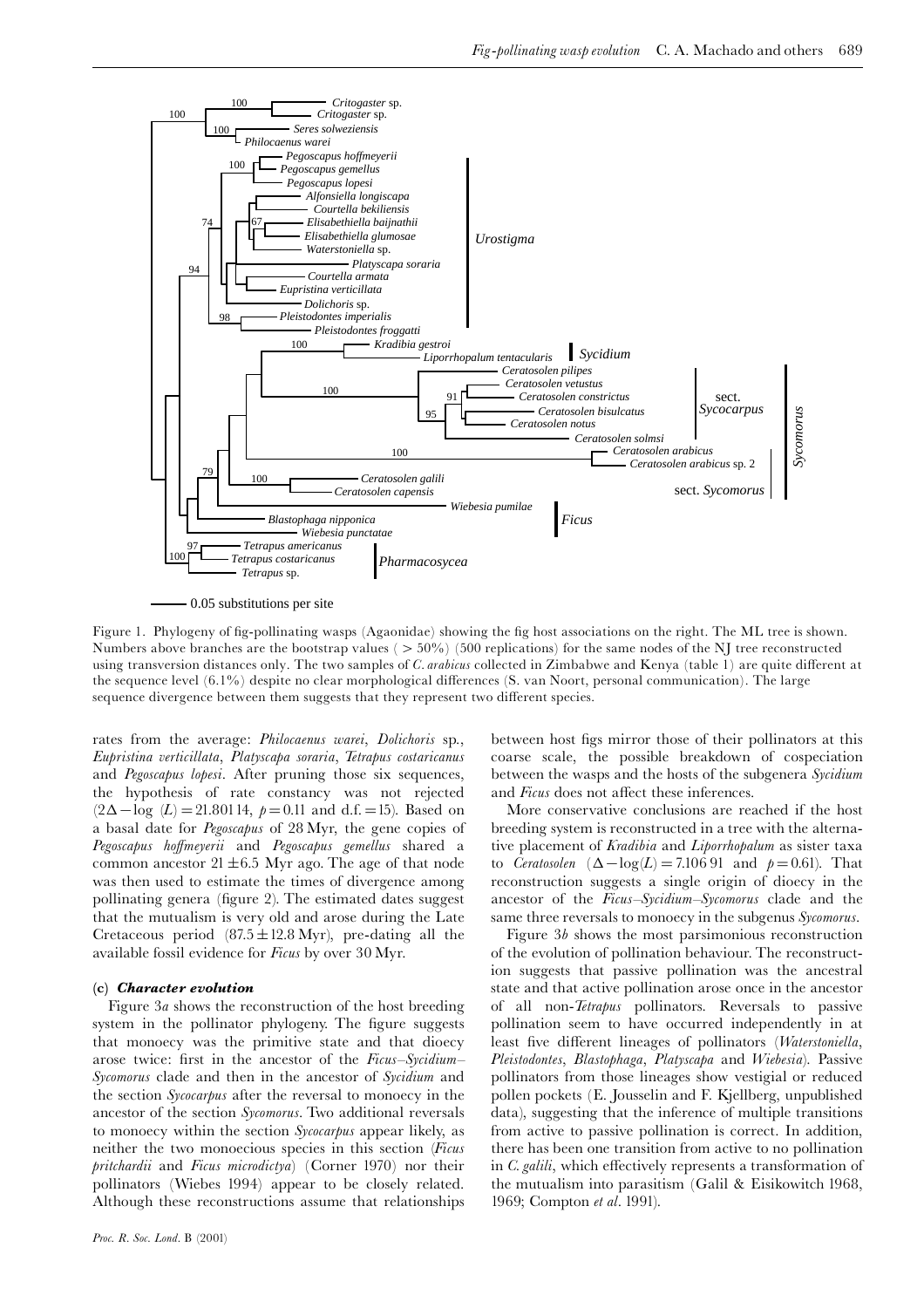

0.05 substitutions per site

Figure 2. ML tree with molecular clock assumption of the constantly evolving COI gene sequences of fig-pollinating wasps. The estimated times of divergence are shown ( $\pm$  s.e. in parentheses). The estimated divergence times among pollinator taxa correspond well with geological estimates of the break-up of the continents that these groups currently inhabit (see text).

## 4. DISCUSSION

## $\left( \textbf{a} \right)$  Pattern of co-cladogenesis in the fig-pollinator mutualism

This study corroborates others in showing that fig pollinators are monophyletic and that the fig-fig wasp mutualism was established once (Machado et al. 1996; Machado 1998; Rasplus et al. 1998). The passively pollinating genus Tetrapus appears as the most ancient pollinator genus and is associated with the monoecious neotropical subgenus Pharmacosycea. Both morphological and molecular data support Pharmacosycea as being the most primitive of the existing figs (Berg & Wiebes 1992; Herre et al. 1996; Weiblen 2000). Therefore, the primitive conditions in the mutualism appear to be a monoecious breeding system in the figs and passive pollination in the pollinators, which agrees with the preponderance of monoecy and wind pollination in the Urticales (Berg 1990 $a,b$ ; Sakai et al. 2000). The first divergence event leading to Tetrapus was then followed by a less-well-resolved branching between the pollinators of the four remaining subgenera (Urostigma, Sycomorus, Sycidium and Ficus).

Consistent with previous studies, co-cladogenesis predominates at the scale of wasp genera and associated

fig subgenera and sections. However, co-cladogenesis does not appear to be the case for the wasps that pollinate the figs in the subgenera Ficus and Sycidium. While both morphological (Berg 1989; Berg & Wiebes 1992) and molecular (Herre et al. 1996; Weiblen 2000; E. Jousselin, unpublished data) studies support the status of Ficus and Sycidium as sister groups, previous studies (Machado 1998; Weiblen 1999, 2001) and the data presented here suggest that their respective pollinators are not, with the pollinators of Ficus being more closely related to the pollinators of Urostigma. As figs from the subgenera Ficus and Sycidium are also supported to be more closely related to Sycomorus, the most likely scenario is that the ancestors of Ficus figs were colonized by ancestors of wasps currently associated with Unostigma figs and this new combination then jointly diversified.

In order to assess the evidence for cospeciation properly, it is important to consider that several cases of successful colonization of figs by 'wrong wasps' have been documented (Ramirez 1970; Michaloud *et al*. 1985; Compton 1990; Berg & Wiebes 1992; Ware & Compton 1992; Wiebes 1994). Furthermore, we have direct genetic evidence of both pollinator species in the New World genus Pegoscapus successfully reproducing in novel hosts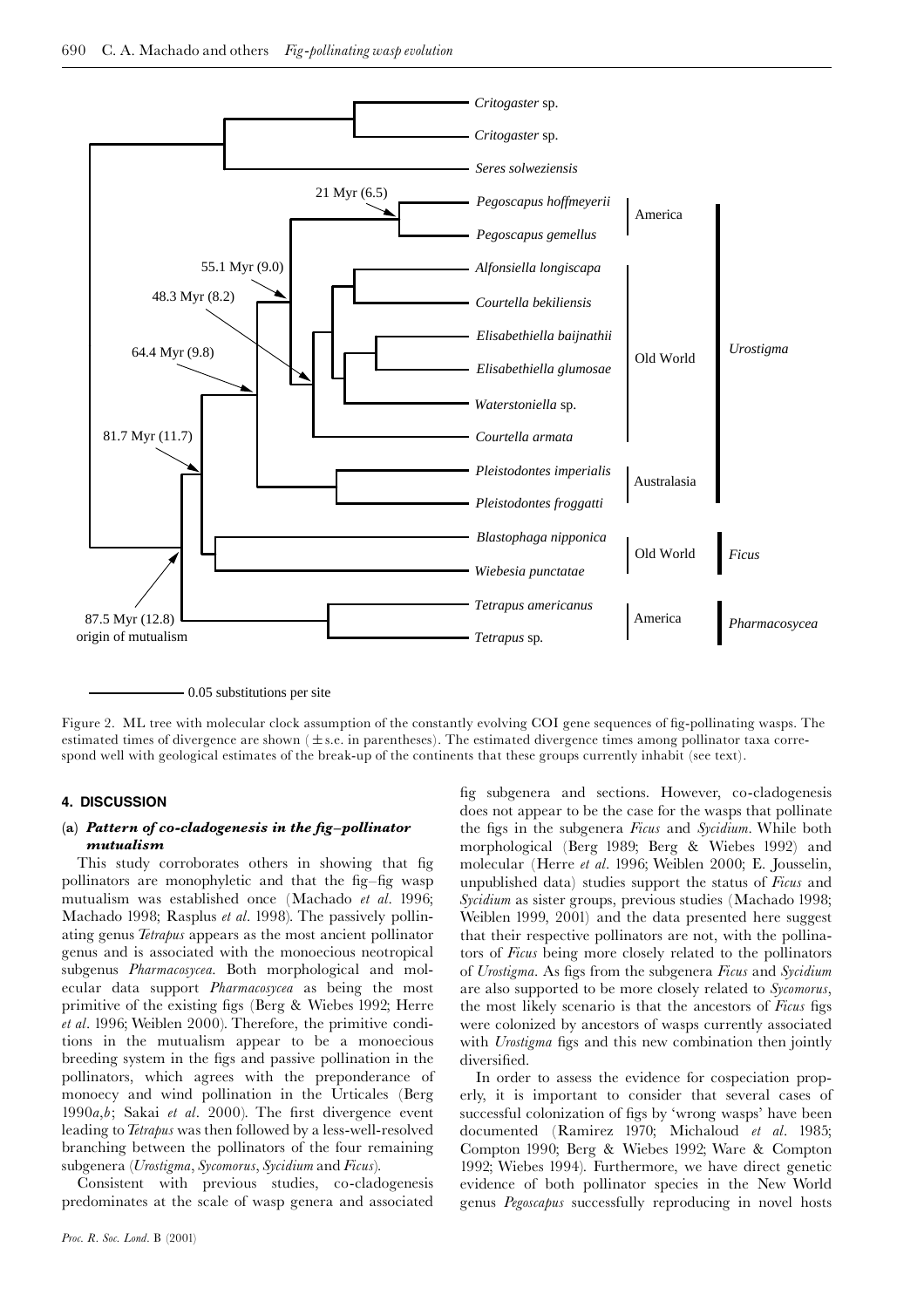

Figure 3. Most parsimonious reconstructions of the evolution of two important characters of the mutualism in the ML phylogeny:  $(a)$  the breeding system of the host and  $(b)$  pollination behaviour. Branch shadings represent the most parsimonious reconstructions of character evolution and boxes beside taxon names represent the character state for each genus. Polymorphic genera are also marked with an asterisk. Only one species per genus was used except for *Ceratosolen*, which is associated with both monoecious and dioecious figs and which has the only known reversion to seed parasitism (C. galili). Ceratosolen pilipes itself is not associated with a host polymorphic for its breeding system. It simply represents wasp taxa associated with a group of figs (section  $Sycocarpus$ ) that is polymorphic (mainly dioecious with two monoecious species).

and of genetic introgression in the host figs that is the likely result of such colonizations (E. A. Herre and C. A. Machado, unpublished data. In cases in which introgression has occurred, it will often be necessary to analyse the phylogenetic patterns based on several different loci in the figs, both nuclear and cytoplasmically inherited, in order to detect and describe it. Therefore, although cocladogenesis appears to be the predominant pattern, a more complete understanding of the relative importance of co-cladogenesis and colonization events both between and within genera of wasps and their associated figs will emerge as robust phylogenies of a wider sample of figs and wasps become available.

## (b) Historical biogeography of the mutualism

The current distributions of the pollinating wasp genera suggest a Gondwanan (Southern Hemisphere) origin of the mutualism (Corner 1958; Murray 1985). Our estimated times of divergence not only corroborate this view, but also show a very good match between the current estimates for the timing of the break-up of the different continental land masses and the dates of origin of the wasp groups that currently inhabit them. Reconstructions of Gondwana's fragmentation during the Late Cretaceous period (Barron 1987; Hay et al. 1999) suggest that, ca. 100 Myr ago, Africa had already separated from South America, becoming a relatively isolated oceanic island. The land mass composed of South America, Antarctica, Australia and India-Madagascar remained joined for most of the Late Cretaceous period, with India linked to Antarctica through the Kerguelen Plateau until at least 80 Myr ago (Hay *et al.* 1999). The fig–wasp mutualism was established during this period. The ancestor of neotropical Pharmacosycea figs and Tetrapus wasps probably arose at the origin of the fig–wasp mutualism  $ca$ .  $90\,\mathrm{Myr}$ ago in the South America–Antarctica–Australia–India– Madagascar continental block. Approximately 80 Myr ago or less India and Madagascar finally separated from the rest of the southern continents. This event coincides with the timing of the next radiation of groups of pollinating wasps associated with the subgenera Urostigma, Sycomorus, Ficus and Sycidium  $(81.7 \pm 11.7 \text{ Myr})$ . The ancestors of the pollinators of the current palaeotropical subgenera Ficus, Sycomorus and Sycidium probably dispersed to the rest of the Old World either by drifting with the Indian subcontinent and/or by colonizing Africa. Such a scenario is consistent with palaeontological data (Sahni 1984; Briggs 1987) and with palaeogeographical reconstructions of the position of the Indian subcontinent during the Late Cretaceous period (Chatterjee & Hotton 1986; Chatterjee 1992; Hay et al. 1999).

South America, Antarctica and Australia remained linked until the Palaeocene or Eocene period, when Australia–New Guinea separated from Antarctica (Audley-Charles et al. 1981; Barron 1987). This event corresponds to the split of the lineage leading to the Australasian genus Pleistodontes (64.4  $\pm$  9.8 Myr). Later in the Eocene period, South America detached from Antarctica (Audley-Charles et al. 1981; Barron 1987), which corresponds to the split of the lineage leading to the neotropical genus  $Pegoscapus$  (55.1  $\pm$ 9.0 Myr). The remaining *Urostigma* pollinators radiated during the Eocene and Oligocene periods  $(48.3 \pm 8.2 \text{ Myr})$ , dispersing to the rest of the palaeotropics.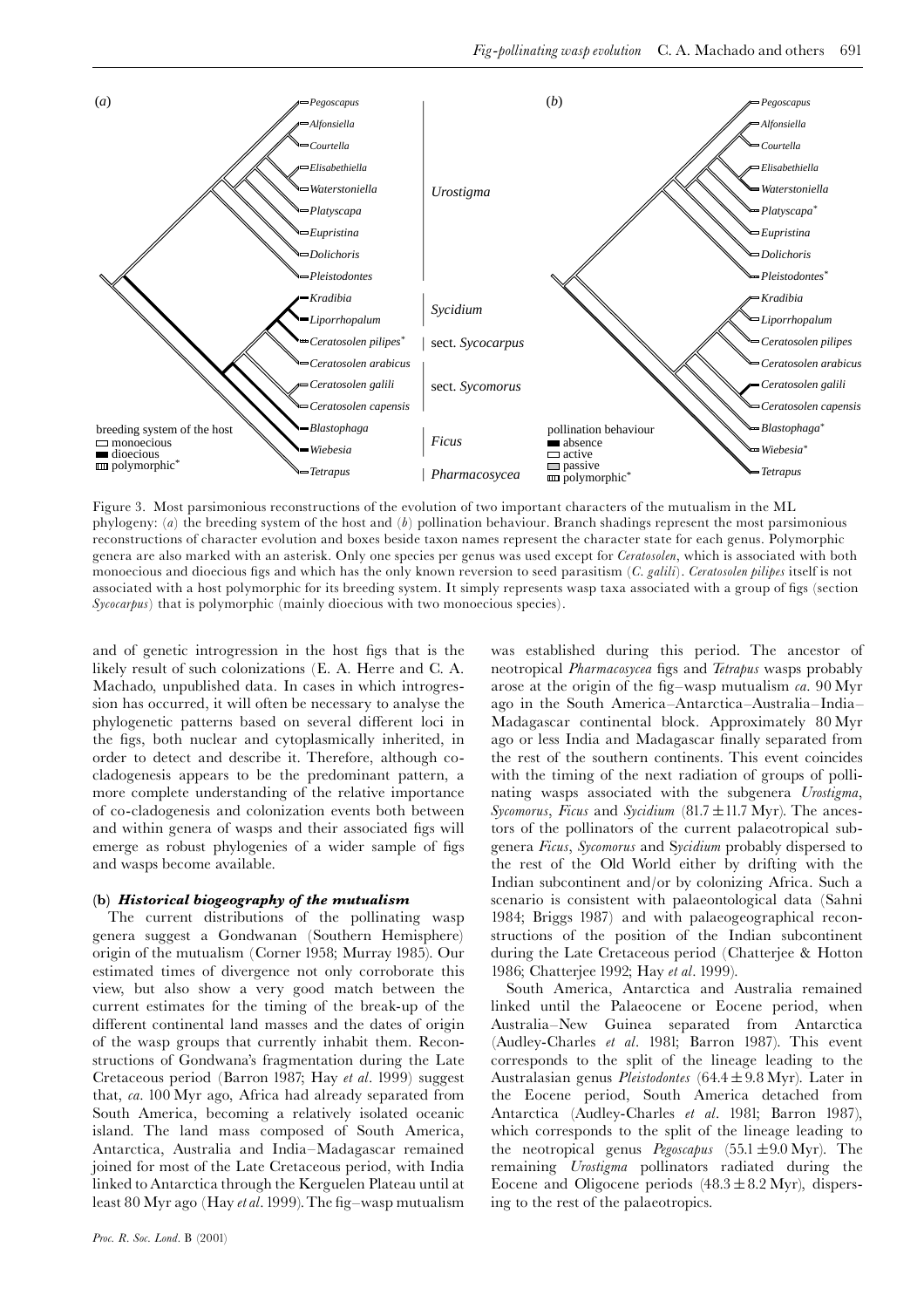The increased rates of substitution in the pollinators of Ficus, Sycomorus and Sycidium limit our ability to make more detailed inferences about their biogeographical history. Further tests of the relative likelihood of different biogeographical scenarios will depend on appropriate sampling and calibration of the relevant wasp lineages. For example, estimates of the divergence time between the lineages of *Ceratosolen* wasps pollinating figs from the almost exclusively African section Sycomorus and those that occur almost exclusively in Asia (section Sycocarpus) are expected to correspond to the separation of Madagascar from India.

# (c) Conflicts of interest and the evolution of the  $fig$ -wasp mutualism

The breeding system of the fig affects the form of the conflict between sexual functions within the fig and the form of the conflict of interest between the fig and the wasp, thereby holding a series of important reproductive consequences for both mutualists (Kjellberg et al. 1987; Herre 1989, 1999; Grafen & Godfray 1991; Anstett et al. 1997). In monoecious figs, all wasps that enter any fig syconium can potentially reproduce. Furthermore, in all cases they can potentially induce seed production by fertilizing the receptive flowers with pollen from their natal tree. However, in dioecious figs, the form of the relationship and its consequent rewards and risks to each partner are much different. Wasps entering female figs will not reproduce, although they cause the production of seeds with the pollen from their natal fig, while wasps that enter male figs reproduce themselves, but produce no seeds.

Moreover, in monoecious figs, studies of the factors that affect seed (female function) and wasp production (male function) have shown that, in many cases, one sexual function trades off against the other, strongly suggesting inefficiencies for a single fig to engage in both functions simultaneously (Herre 1989, 1999). In particular, in cases of high host fig density and foundress number, the specialization in sexual function that is characteristic of dioecy may be favoured by those conflicts (Herre 1989; Anstett et al. 1997). Therefore, many aspects of dioecy appear favourable for the fig, while a monoecious breeding system generally appears more favourable for the wasp. The reversals between breeding systems suggest different resolutions to the ongoing tensions generated within the mutualism.

Those tensions are also revealed by the multiple changes in mode of pollination. Pollination is the central service that the wasp provides to the fig and the stability of the mutualism depends in part on this service. Some authors have suggested that increased pollination capacity gives a direct positive benefit to the pollinator, either by reducing larval mortalities (Galil & Eisikowitch 1971) or by incrementing larval nutrition (Verkerke 1989). A recent study employing careful statistical analyses has shown that pollinators have the highest reproductive success in the fruits that show the highest seed production (Herre & West 1997). To the extent to which these increases in seed production are linked to increased pollination, the wasp's reproductive success is tied to its capacity to pollinate (Herre 1999). Furthermore, fig species that are actively pollinated show relatively lower investment in the production of pollen than passively

pollinated species (Galil & Neeman 1977; Galil & Meiri 1981). Therefore, the active pollination syndrome appears to be beneficial for both mutualists and the single inferred change from passive to active pollination was probably favoured by selection in both partners.

However, multiple reversals from active to passive pollination have occurred during the history of the mutualism. For the fig, the loss of pollination behaviour in the wasp does not cause a total loss of pollination and in some cases fig wasps are able to develop even in the absence of pollination (Galil & Eisikowitch 1971; Compton et al. 1991; Jousselin & Kjellberg 2001). Together, these observations imply that selection for wasps to pollinate actively can be relaxed and that there are costs associated with being an active pollinator.

In contrast to cases in which the mutualism is preserved despite the loss of active pollination, the case of Ceratosolen galili represents an unequivocal transition from active pollination to parasitism. C. galili is associated with Ficus sycomorus, a fig that is normally pollinated by Ceratosolen arabicus, an active pollinator. Although C. galili has pollen pockets, suggesting an origin as an active pollinator, it has lost the behaviour associated with active pollination (Galil & Eisikowitch 1968; Compton et al. 1991). Our phylogeny supports previous studies and clearly indicates that the parasitic  $C$  *galili* is not the closest relative of the mutualistic C. arabicus (Galil & Eisikowitch 1968, 1969; Compton et al. 1991; Herre et al. 1996; Kerdelhue et al. 1999). This suggests that C. galili (or its ancestor) successfully colonized F. sycomorus and became a parasitic 'cuckoo'. The 'colonization by a nonsister taxa' scenario mirrors the patterns observed among mutualistic and parasitic lineages of yucca moths (Pellmyr et al. 1996). These known cases of breakdown in a pollination mutualism support theoretical predictions that colonization events are the most likely scenario for establishing parasitic species within otherwise mutualistic lineages (Pellmyr et al. 1996; Herre 1999).

Our estimates suggest that that the origin of the figwasp mutualism substantially pre-dates the earliest fossils of Ficus, which are known from Early Eocene period deposits (50 Myr) (Collinson 1989). Similarly, molecular estimates suggest that the actual age of the yucca-yucca moth mutualism (40 Myr) substantially pre-dates the fossil evidence of the host plant (14 Myr) (Pellmyr & Leebens-Mack 1999). The longevity of these obligate plant-insect associations emphasizes the fact that mutualisms, even those with clear conflicts of interest, can nonethe evolutionarily stable over vast expanses of time (Anstett et al. 1997; Herre & West 1997; Herre et al. 1999). In the case of figs and fig wasps, those conflicts appear to have led to fairly distinct outcomes that hold distinct advantages and disadvantages for each partner. The observed shifts in the breeding system of the fig, the changes in mode of pollination and the breakdown of the mutualism (C. galili) illustrate the ongoing conflicts of interest and their diverse resolutions over a remarkable span of evolutionary time.

Stuart A. West, Koos Wiebes, William Ramirez, James Cook, I-Fang Sun, Rhett Harrison and Simon van Noort kindly provided some of the wasp samples used for this study. The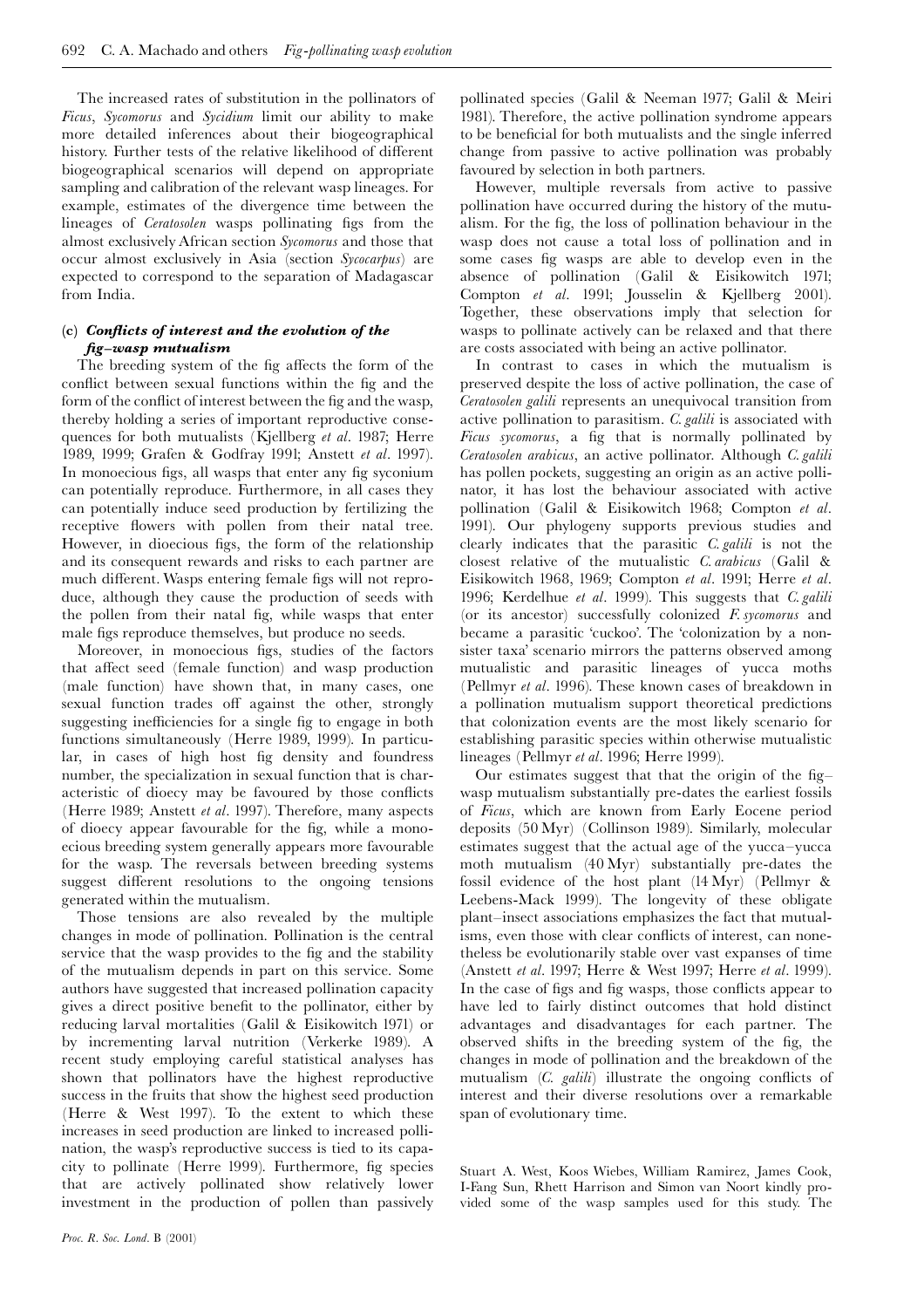comments of S. A. West, T. Parrish, T. P. Young, C. C. Labandeira, S. L. Wing, R. Lande and E. Leigh greatly improved the manuscript. We dedicate this work to the memory of J. T. Wiebes who was instrumental in shaping our current understanding of fig wasps and an inspiration to us all. This work was partially supported by the Scholarly Studies Program of the Smithsonian Institute and by a Howard Hughes Medical Institute predoctoral fellowship to C.A.M.

## **REFERENCES**

- Anstett, M. C., Hossaert-McKey, M. & Kjellberg, F. 1997 Figs and fig pollinators: evolutionary conflicts in a coevolved mutualism. Trends Ecol. Evol. 12, 94-99.
- Audley-Charles, M. G., Hurley, A. M. & Smith, A. G. 1981 Continental movements in the Mesozoic and Cenozoic. In Wallace's line and plate tectonics (ed. T. C. Whitmore), pp. 9-23. New York: Oxford University Press.
- Barron, E. J. 1987 Cretaceous plate tectonic reconstructions. Palaeogeogr, Palaeoclimatol, Palaeoecol, 59, 3-29.
- Beckenbach, A., Wang, Y. W. & Liu, H. 1993 Relationships in the *Drosophila obscura* species group inferred from mitochondrial cytochrome oxidase II sequences. Mol. Biol. Evol. 10, 619-634.
- Berg, C. C. 1989 Classification and distribution of Ficus. Experientia 45, 605-611.
- Berg, C. C. 1990a Differentiation of flowers and inflorescences of Urticales in relation to their protection against breeding insects and to pollination. Sommerfeltia 11, 13-34.
- Berg, C. C. 1990b Reproduction and evolution in Ficus (Moraceae): traits connected with the adequate rearing of pollinators. Mem. NY Bot. Gdn 55, 169-185.
- Berg, C. C. & Wiebes, J. T. 1992 African fig trees and fig wasps. Amsterdam: North-Holland.
- Boucek, Z. 1988 Australasian Chalcidoidea (Hymenoptera): a biosystematic revision of genera of fourteen families, with a reclassification of species. Wallingford, UK: CAB International.
- Briggs, J. C. 1987 Biogeography and plate tectonics. New York: Elsevier.
- Brues, C. T. 1910 The parasitic Hymenoptera of the Tertiary of Florissant, Colorado. Bull. Mus. Comp. Zool. 54, 1-125.
- Carpenter, F. M. & Burnham, L. 1985 The geological record of insects. A. Rev. Earth Planet. Sci. 13, 297-314.
- Chatterjee, S. 1992 A kinematic model for the evolution of the Indian plate since the late Jurassic. In New concepts in global tectonics (ed. S. Chatterjee & N. Hotton III), pp. 33-62. Lubbock, TX: Texas Tech University Press.
- Chatterjee, S. & Hotton III, N. 1986 The paleoposition of India. 7. Southeast Asian Earth Sci. 1, 145-189.
- Clary, D. O. & Wolstenholme, D. R. 1985 The mitochondrial DNA molecule of *Drosophila yakuba*: nucleotide sequence, gene organization, and genetic code. J. Mol. Evol. 22, 252-271.
- Collinson, M. E. 1989 The fossil record of the Moraceae. In Evolution, systematics, and fossil history of the Hamamelidae, vol. 2 (ed. P. R. Crane & S. Blackmore), pp. 319-339. Oxford, UK: Clarendon Press.
- Compton, S. G. 1990 A collapse of host specificity in some African fig wasps. S. Afr. J. Sci. 86, 39–40.
- Compton, S. G., Holton, K. C., Rashbrook, V. K., Van Noort, S., Vincent, S. L. & Ware, A. B. 1991 Studies of Ceratosolen galili, a non-pollinating agaonid fig wasp. Biotropica 23, 188-194.
- Corner, E. J. H. 1952 Wayside trees of Malaya. Singapore: Government Printer Office.
- Corner, E. J. H. 1958 An introduction to the distribution of Ficus. Reinwardtia 4, 325-355.
- Corner, E. J. H. 1965 Check-list of Ficus in Asia and Australasia, with keys to indentification. Gdns' Bull. Singapore  $21, 1-186.$
- Corner, E. J. H. 1970 Ficus subgen. Pharmacosycea with reference to the species of New Caledonia. Phil. Trans. R. Soc. Lond. B 259, 383-433.
- Corner, E. J. H. 1985 Ficus (Moracea) and Hymenoptera (Chalcidoidea): figs and their pollinators. Biol. J. Linn. Soc. 25,  $187 - 195$ .
- Corner, E. J. H. 1988 Wayside trees of Malaya, 3rd edn. Singapore: Malayan Nature Society.
- Felsenstein, J. 1988 Phylogenies from molecular sequences: inference and reliability. A. Rev. Genet. 22, 521-565.
- Frank, S. A. 1984 The behavior and morphology of the fig wasps Pegoscapus assuetus and P.jimenezi: descriptions and suggested behavioral characters for phylogenetic studies. Psyche 91, 298-307.
- Galil, J. & Eisikowitch, D. 1968 On the pollination ecology of Ficus sycomorus in East Africa. Ecology 49, 259-269.
- Galil, J. & Eisikowitch, D. 1969 Further studies of the pollination ecology of Ficus sycomorus L. Tijdschr. Entomol. 112, 1-13.
- Galil, J. & Eisikowitch, D. 1971 Studies on mutualistic symbiosis between syconia and sycophilous wasps in monoecious figs. New Phytol. 70, 773-787.
- Galil, J. & Meiri, L. 1981 Number and structure of anthers in fig syconia in relation to behaviour of the pollen vector. New Phytol. 88, 83-87.
- Galil, J. & Neeman, G. 1977 Pollen transfer and pollination in the common fig (Ficus carica L.). New Phytol. 79, 163-171.
- Goldman, N. 1993 Statistical tests of models of DNA substitution. *7. Mol. Evol.* **36**, 182-198.
- Grafen, A. & Godfray, H. C. J. 1991 Vicarious selection explains some paradoxes in dioecious fig pollinator systems. Proc. R. Soc. Lond. B 245, 73-76.
- Hasegawa, M., Kishino, H. & Yano, T. 1985 Dating of the human-ape splitting by a molecular clock of mitochondrial DNA. J. Mol. Evol. 22, 160-174.
- Hay, W. W. (and 10 others) 1999 Alternative global Cretaceous paleogeography. In Evolution of the Cretaceous ocean-climate system (ed. E. Barrera & C. C. Johnson), pp. 1-47. Boulder, CO: Geological Society of America.
- Herre, E. A. 1989 Coevolution of reproductive characteristics in 12 species of New World figs and their pollinator wasps. Experientia 45, 637-647.
- Herre, E. A. 1999 Laws governing species interactions? Encouragement and caution from figs and their associates. In Levels of selection in evolution (ed. L. Keller), pp. 209-237. Princeton University Press.
- Herre, E. A. & West, S. A. 1997 Conflict of interest in a mutualism: documenting the elusive fig wasp-seed trade-off. Proc. R. Soc. Lond. B 264, 1501-1507.
- Herre, E. A., Machado, C. A., Bermingham, E., Nason, J. D., Windsor, D. M., McCafferty, S. S., VanHouten, W. & Bachmann, K. 1996 Molecular phylogenies of figs and their pollinator wasps. *J. Biogeogr.* 23, 521-530.
- Herre, E. A., Knowlton, N., Mueller, U. G. & Rehner, S. A. 1999 The evolution of mutualisms: exploring the paths between conflict and cooperation. Trends Ecol. Evol. 14, 49-53.
- Iturralde-Vinent, M. A. & Macphee, R. D. E. 1996 Age and paleogeographical origin of Dominican amber. Science 273,  $1850 - 1852.$
- Janzen, D. H. 1979 How to be a fig. A. Rev. Ecol. Syst. 10, 13-51.
- Jousselin, E. & Kjellberg, F. 2001 The functional implications of active and passive pollination in dioecious figs. Ecol. Lett. (In the press.
- Kerdelhue, C., Le Clainche, I. & Rasplus, J. Y. 1999 Molecular phylogeny of the Ceratosolen species pollinating Ficus of the subgenus Sycomorus sensu stricto: biogeographical history and origins of the species-specificity breakdown cases. Mol. Phylogenet. Evol. 11, 401-414.